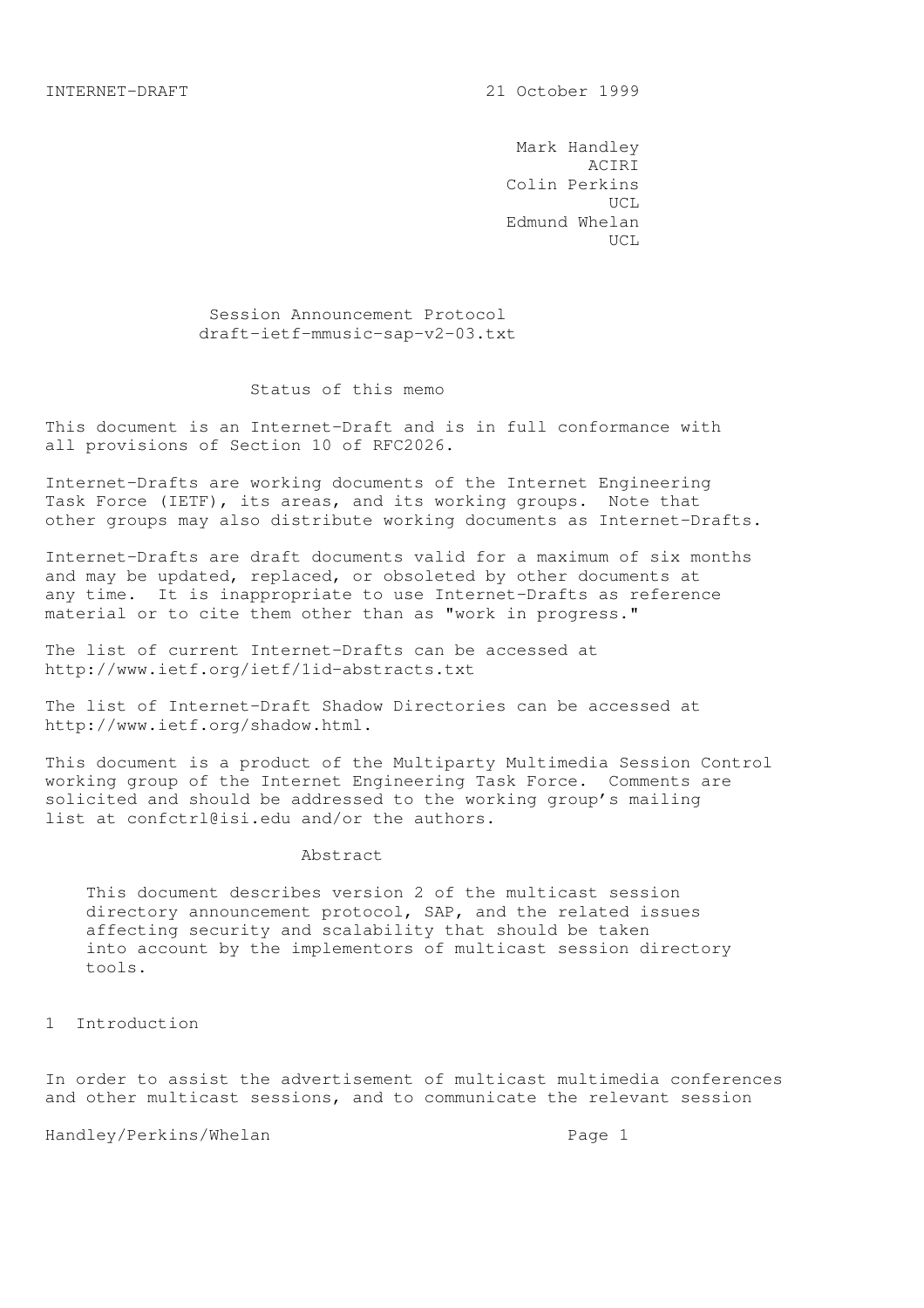setup information to prospective participants, a distributed session directory may be used. An instance of such a session directory periodically multicasts packets containing a description of the session, and these advertisements are received by potential participants who can use the session description to start the tools required to participate in the session.

This memo describes the issues involved in the multicast announcement of session description information and defines an announcement protocol to be used by session directory clients. Sessions are described using the session description protocol which is described in a companion memo [4].

2 Terminology

A SAP announcer periodically multicasts an announcement packet to a well known multicast address and port. The announcement is multicast with the same scope as the session it is announcing, ensuring that the recipients of the announcement can also be potential recipients of the session the announcement describes (bandwidth and other such constraints permitting). This is also important for the scalability of the protocol, as it keeps local session announcements local.

A SAP listener learns of the multicast scopes it is within (for example, using the Multicast-Scope Zone Announcement Protocol [5]) and listens on the well known SAP address and port for those scopes. In this manner, it will eventually learn of all the sessions being announced, allowing those sessions to be joined.

The key words 'MUST', 'MUST NOT', 'REQUIRED', 'SHALL', 'SHALL NOT', 'SHOULD', 'SHOULD NOT', 'RECOMMENDED', 'MAY', and 'OPTIONAL' in this document are to be interpreted as described in [1].

3 Session Announcement

As noted previously, a SAP announcer periodically sends an announcement packet to a well known multicast address and port. There is no rendezvous mechanism - the SAP announcer is not aware of the presence or absence of any SAP listeners - and no additional reliability is provided over the standard best-effort UDP/IP semantics.

That announcement contains a session description and SHOULD contain an authentication header. The session description MAY be encrypted although this is NOT RECOMMENDED (see section 7).

A SAP announcement is multicast with the same scope as the session it is announcing, ensuring that the recipients of the announcement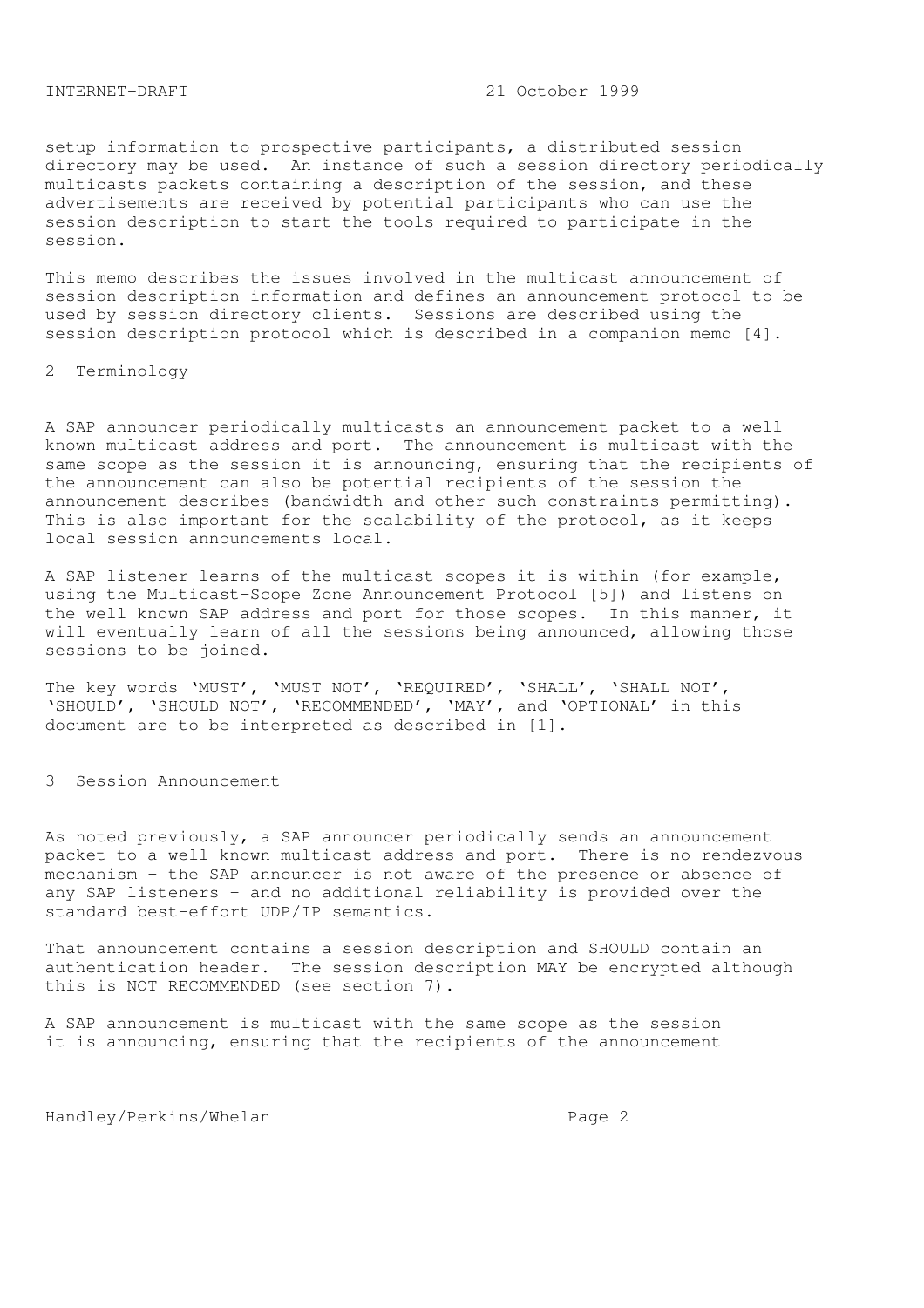can also be potential recipients of the session being advertised. There a number of possiblities:

- IPv4 global scope sessions use multicast addresses in the range 224.2.128.0 - 224.2.255.255 with SAP announcements being sent to 224.2.127.254 (note that 224.2.127.255 is used by the obsolete SAPv0 and MUST NOT be used).
- IPv4 administrative scope sessions using administratively scoped IP multicast as defined in [7]. The multicast address to be used for announcements is the highest multicast address in the relevant administrative scope zone. For example, if the scope range is 239.16.32.0 - 239.16.33.255, then 239.16.33.255 is used for SAP announcements.
- IPv6 sessions are announced on the address FF0X:0:0:0:0:0:2:7FFE where X is the 4-bit scope value. For example, an announcement for a link-local session assigned the address FF02:0:0:0:0:0:1234:5678, should be advertised on SAP address FF02:0:0:0:0:0:2:7FFE.

SAP announcements MUST be sent on port 9875 and SHOULD be sent with an IP time-to-live of 255.

If a session uses addresses in multiple administrative scope ranges, it is necessary for the announcer to send identical copies of the announcement to each administrative scope range. It is up to the listeners to parse such multiple announcements as the same session (as identified by the SDP origin field, for example). The announcement rate for each administrative scope range MUST be calculated separately, as if the multiple announcements were separate.

Multiple announcers may announce a single session, as an aid to robustness in the face of packet loss and failure of one or more announcers. The rate at which each announcer repeats its announcement MUST be scaled back such that the total announcement rate is equal to that which a single server would choose. Announcements made in this manner MUST be identical.

If multiple announcements are being made for a session, then each announcement MUST carry an authentication header signed by the same key, or be treated as a completely separate announcement by listeners.

An IPv4 SAP listener SHOULD listen on the IPv4 global scope SAP address and on the SAP addresses for each IPv4 administrative scope zone it is within. The discovery of administrative scope zones is outside the scope of this memo, but it is assumed that each SAP listener within a particular scope zone is aware of that scope zone. A SAP listener which supports IPv6 SHOULD also listen to the IPv6 SAP addresses.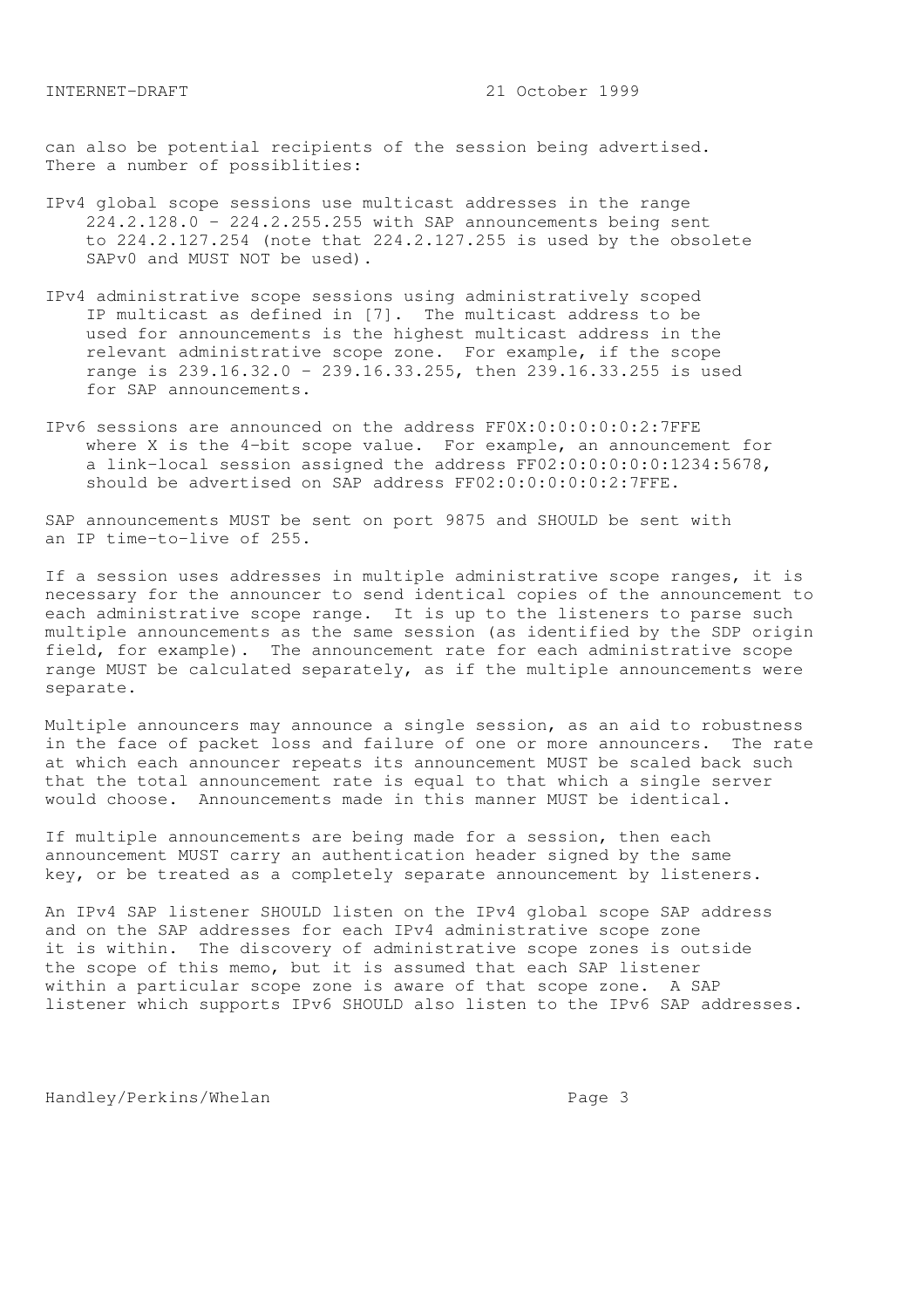# 3.1 Announcement Interval

The time period between repetitions of an announcement is chosen such that the total bandwidth used by all announcements on a single SAP group remains below a preconfigured limit. If not otherwise specified, the bandwidth limit SHOULD be assumed to be 4000 bits per second.

Each announcer is expected to listen to other announcements in order to determine the total number of sessions being announced on a particular group. Sessions are uniquely identified by the combination of the message identifier hash and originating source fields of the SAP header (note that SAP v0 clients always set the message identifier hash to zero, and if such an announcement is received the entire message MUST be compared to determine uniqueness).

Announcements are made by periodic multicast to the group. The base interval between announcements is derived from the number of announcements being made in that group, the size of the announcement and the configured bandwidth limit. The actual transmission time is derived from this base interval as follows:

- 1.The announcer initialises the variable tp to be the last time a particular announcement was transmitted (or the current time if this is the first time this announcement is to be made).
- 2.Given a configured bandwidth limit in bits/second and an announcement of ad\_size bytes, the base announcement interval in seconds is

interval =max(300; (8\*no\_of\_ads\*ad\_size)=limit)

3.An offset is calculated based on the base announcement interval

offset= rand(interval\* 2=3)-(interval=3)

4.The next transmission time for an announcement derived as

tn =tp+ interval+ offset

The announcer then sets a timer to expire at tn and waits. When this timer expires, the announcement is transmitted.

If, at some time tc <tn, the no\_of\_ads changes (eg: if a new announcer starts up, or an existing announcement is deleted), the announcer SHOULD recalculate the next transmission time. If the new value of tn is less than tc the announcement is sent immediately. Otherwise the transmission is rescheduled for the new tn.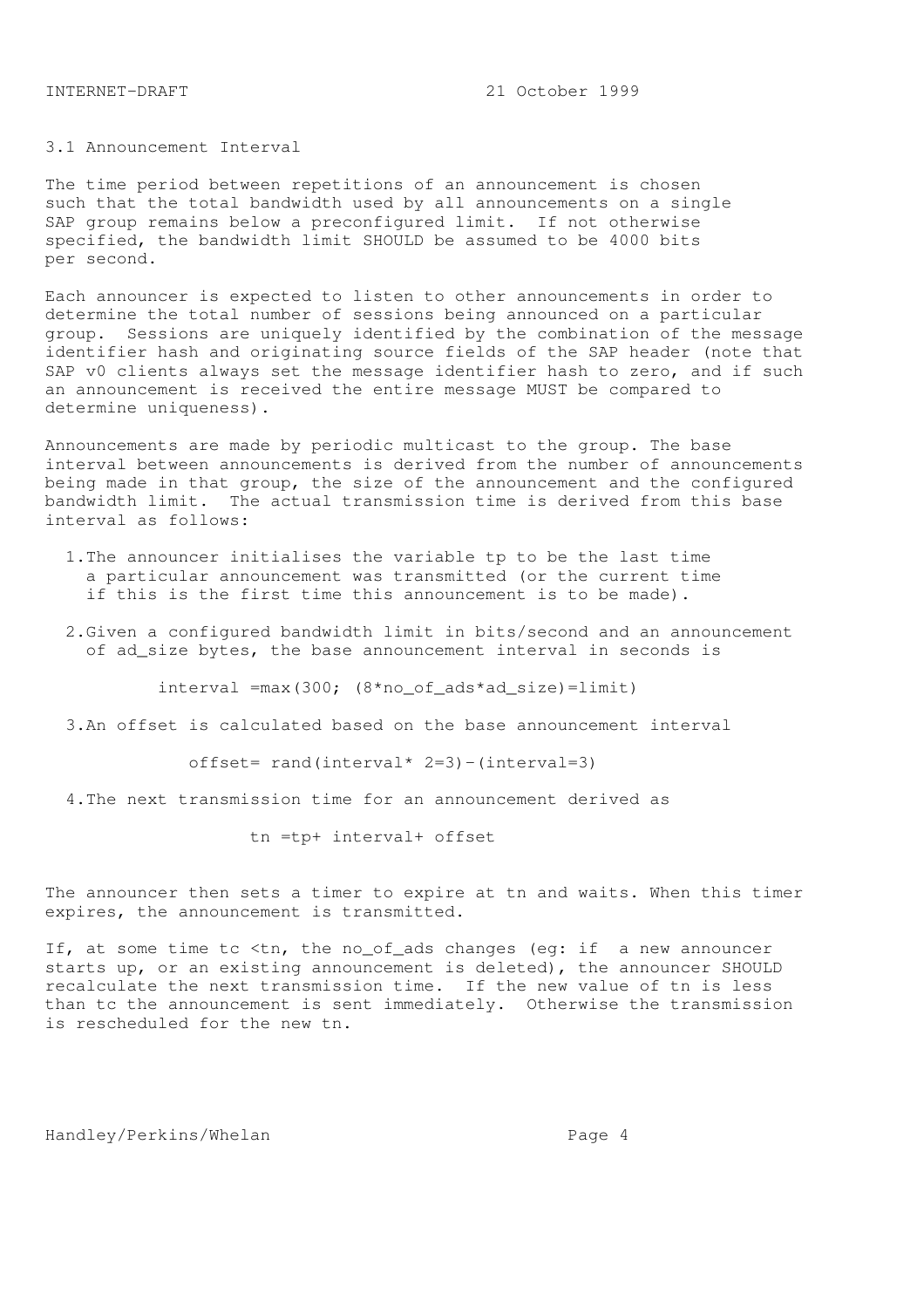# 4 Session Deletion

Sessions may be deleted in one of several ways:

- Explicit Timeout The session description payload contains timestamp information which specifies a start and end time for the session. If the current time is later than the end-time for the session, then the session is deleted from the receiver's session cache. If an announcement packet arrives with an end-time before the current time, it is ignored. If the payload is encrypted, and the receiver does not have the correct decryption key, the timeout field in the header should be used as an explicit timeout.
- Implicit Timeout A session announcement message should be received periodically for each session description in a receiver's session cache. The announcement period can be predicted by the receiver from the set of sessions currently being announced. If a session announcement message has not been received for ten times the announcement period, or one hour, whichever is the greater, then the session is deleted from the receiver's session cache. The one hour minimum is to allow for transient network partitionings.
- Explicit Deletion A session deletion packet is received specifying the version of the session to be deleted. The deletion packets should be ignored, unless they contain an authentication header which authenticates correctly and matches that used to authenticate the announcement which is being deleted.

## 5 Session Modification

A pre-announced session can be modified by simply announcing the modified session description. In this case, the version hash in the SAP header MUST be changed to indicate to receivers that the packet contents should be parsed (or decrypted and parsed if it is encrypted). The session itself, as distinct from the session announcement, is uniquely identified by the payload and not by the message identifier hash in the header.

The same rules apply for session modification as for session deletion:

- o Either the modified announcement must contain an authentication header signed by the same key as the cached session announcement it is modifying, or:
- o The cached session announcement must not contain an authentication header, and the session modification announcement must originate from the same host as the session it is modifying.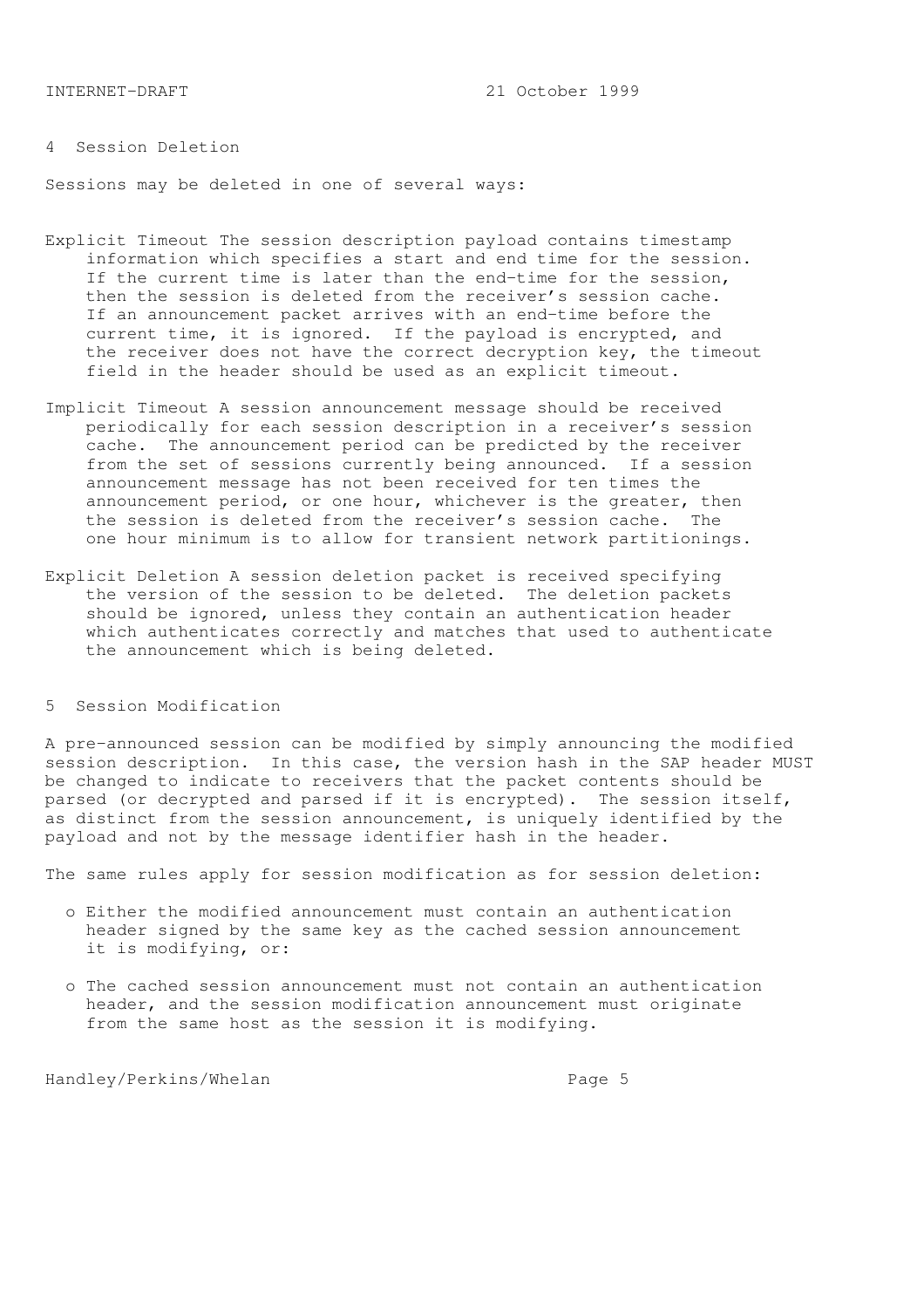0 1 2 3 0 1 2 3 4 5 6 7 8 9 0 1 2 3 4 5 6 7 8 9 0 1 2 3 4 5 6 7 8 9 0 1 +-+-+-+-+-+-+-+-+-+-+-+-+-+-+-+-+-+-+-+-+-+-+-+-+-+-+-+-+-+-+-+-+ | V=1 |A|R|T|E|C| auth len | msg id hash | +-+-+-+-+-+-+-+-+-+-+-+-+-+-+-+-+-+-+-+-+-+-+-+-+-+-+-+-+-+-+-+-+ | | originating source (32 or 128 bits) :  $\mathbf{r} = \mathbf{r} \times \mathbf{r}$  ,  $\mathbf{r} = \mathbf{r} \times \mathbf{r}$  ,  $\mathbf{r} = \mathbf{r} \times \mathbf{r}$  ,  $\mathbf{r} = \mathbf{r} \times \mathbf{r}$  ,  $\mathbf{r} = \mathbf{r} \times \mathbf{r}$  ,  $\mathbf{r} = \mathbf{r} \times \mathbf{r}$  ,  $\mathbf{r} = \mathbf{r} \times \mathbf{r}$  ,  $\mathbf{r} = \mathbf{r} \times \mathbf{r}$  ,  $\mathbf{r} = \mathbf$ +-+-+-+-+-+-+-+-+-+-+-+-+-+-+-+-+-+-+-+-+-+-+-+-+-+-+-+-+-+-+-+-+ | optional authentication data | : .... : +-+-+-+-+-+-+-+-+-+-+-+-+-+-+-+-+-+-+-+-+-+-+-+-+-+-+-+-+-+-+-+-+ optional timeout \*-\*-\*-\*-\*-\*-\*-\*-\*-\*-\*-\*-\*-\*-\*-\*-\*-\*-\*-\*-\*-\*-\*-\*-\*-\*-\*-\*-\*-\*-\*-\*-\* | optional payload type | + +-+- - - - - - - - - -+  $|0|$ + - - - - - - - - - - - - - - - - - - - - +-+ | | | payload | | +-+-+-+-+-+-+-+-+-+-+-+-+-+-+-+-+-+-+-+-+-+-+-+-+-+-+-+-+-+-+-+-+

Figure 1: Packet format

If an announcement is received containing an authentication header and the cached announcement did not contain an authentication header, or it contained a different authentication header, then the modified announcement MUST be treated as a new and different announcement, and displayed in addition to the un-authenticated announcement. The same should happen if a modified packet without an authentication header is received from a different source than the original announcement. These rules prevent an announcement having an authentication header added by a malicious user and then being deleted using that header, and it also prevents a denial-of-service attack by someone putting out a spoof announcement which, due to packet loss, reaches some participants before the original announcement. Note that under such circumstances, being able to authenticate the message originator is the only way to discover which session is the correct session.

6 Packet Format

SAP data packets have the format described in figure 1.

V: Version Number. The version number field MUST be set to 1 (SAPv2 announcements which use only SAPv1 features are backwards compatible,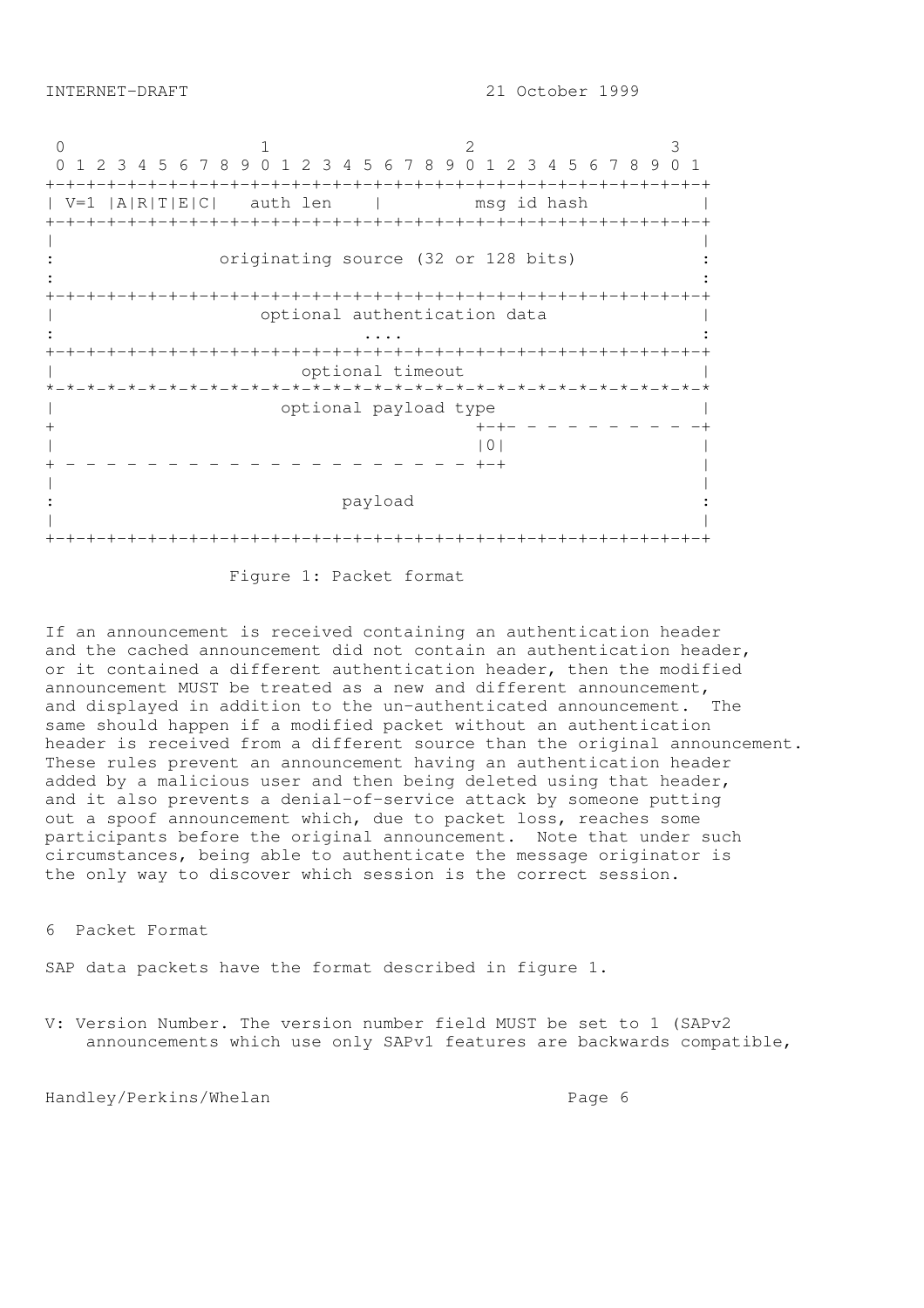those which use new features can be detected by other means, so the SAP version number doesn't need to change).

- A: Address type. If the A bit is 0, the originating source field contains a 32-bit IPv4 address. If the A bit is 1, the originating source contains a 128-bit IPv6 address.
- R: Reserved. SAP announcers MUST set this to 0, SAP listeners MUST ignore the contents of this field.
- T: Message Type. If the T field is set to 0 this is a session announcement packet, if 1 this is a session deletion packet.
- E: Encryption Bit. If the encryption bit is set to 1, the payload of the SAP packet is encrypted and the timeout field MUST be added to the packet header. If this bit is 0 the packet is not encrypted and the timeout MUST NOT be present. See section 7 for details of the encryption process.
- C: Compressed bit. If the compressed bit is set to 1, the payload is compressed using the zlib compression algorithm [3]. If the payload is to be compressed and encrypted, the compression MUST be performed first.
- Authentication Length. An 8 bit unsigned quantity giving the number of 32 bit words following the main SAP header that contain authentication data. If it is zero, no authentication header is present.
- Authentication data containing a digital signature of the packet, with length as specified by the authentication length header field. See section 8 for details of the authentication process.
- Message Identifier Hash. A 16 bit quantity that, used in combination with the originating source, provides a globally unique identifier indicating the precise version of this announcement. The choice of value for this field is not specified here, except that it MUST be unique for each session announced by a particular SAP announcer and it MUST be changed if the session description is modified.

 Earlier versions of SAP used a value of zero to mean that the hash should be ignored and the payload should always be parsed. This had the unfortunate side-effect that SAP announcers had to study the payload data to determine how many unique sessions were being advertised, making the calculation of the announcement interval more complex that necessary. In order to decouple the session announcement process from the contents of those announcements, SAP announcers SHOULD NOT set the message identifier hash to zero.

 SAP listeners MAY silently discard messages if the message identifier hash is set to zero.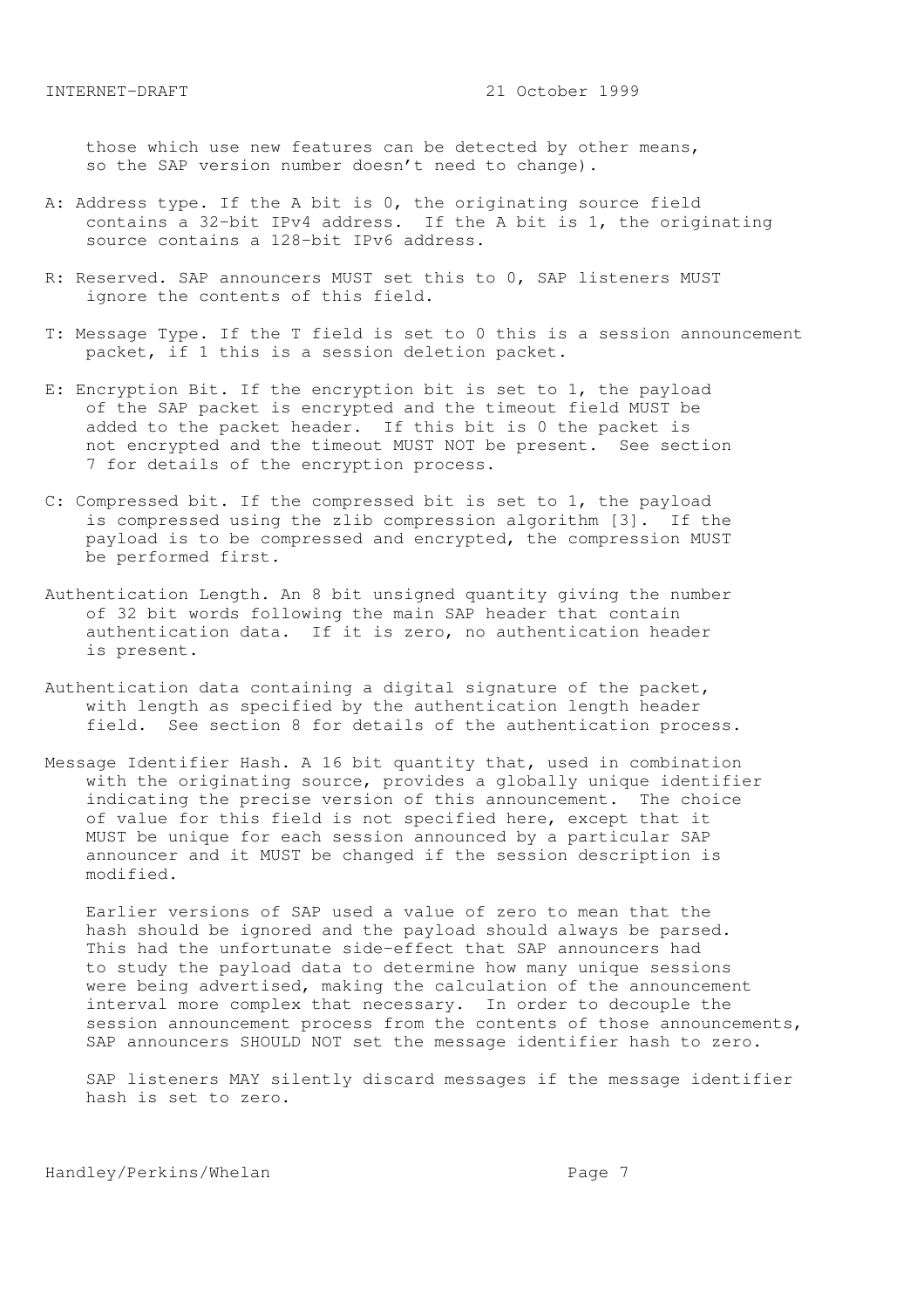Originating Source. This gives the IP address of the original source of the message. This is an IPv4 address if the A field is set to zero, else it is an IPv6 address. The address is stored in network byte order.

 SAPv0 permitted the originating source to be zero if the message identifier hash was also zero. This practise is no longer legal, and SAP announcers SHOULD NOT set the originating source to zero. SAP listeners MAY silently discard packets with the originating source set to zero.

Timeout. When the session payload is encrypted the detailed timing fields in the payload are not available to listeners which are not trusted with the decryption key. Under such circumstances, the header includes an additional 32-bit timestamp field stating when the session should be timed out.

 Note that the timeout field in the header is intended for use only by those listeners which do not have the correct key to decrypt the announcement. A SAP listener which is capable of decrypting the announcement MUST determine when to timeout the session based on the payload information.

 The value is an unsigned quantity giving the NTP time [8] in seconds at which time the session is timed out. It is in network byte order.

The header is followed by an optional payload type field and the payload data itself. If the E or C bits are set in the header both the payload type and payload are encrypted and/or compressed.

The payload type field is a MIME content type specifier, describing the format of the payload. This is a variable length ASCII text string, followed by a single zero byte (ASCII NUL). The payload type SHOULD be included in all packets. If the payload type is 'application/sdp' both the payload type and its terminating zero byte MAY be omitted, although this is intended for backwards compatibility with SAP v1 listeners only.

The absence of a payload type field may be noted since the payload section of such a packet will start with an SDP  $v=0'$  field, which is not a legal MIME content type specifier.

All implementations MUST support payloads of type 'application/sdp' [4]. Other formats MAY be supported although since there is no negotiation in SAP an announcer which chooses to use a session description format other than SDP cannot know that the listeners are able to understand the announcement. A proliferation of payload types in announcements has the potential to lead to severe interoperability problems, and for this reason, the use of non-SDP payloads is NOT RECOMMENDED.

If the packet is an announcement packet, the payload contains a session description.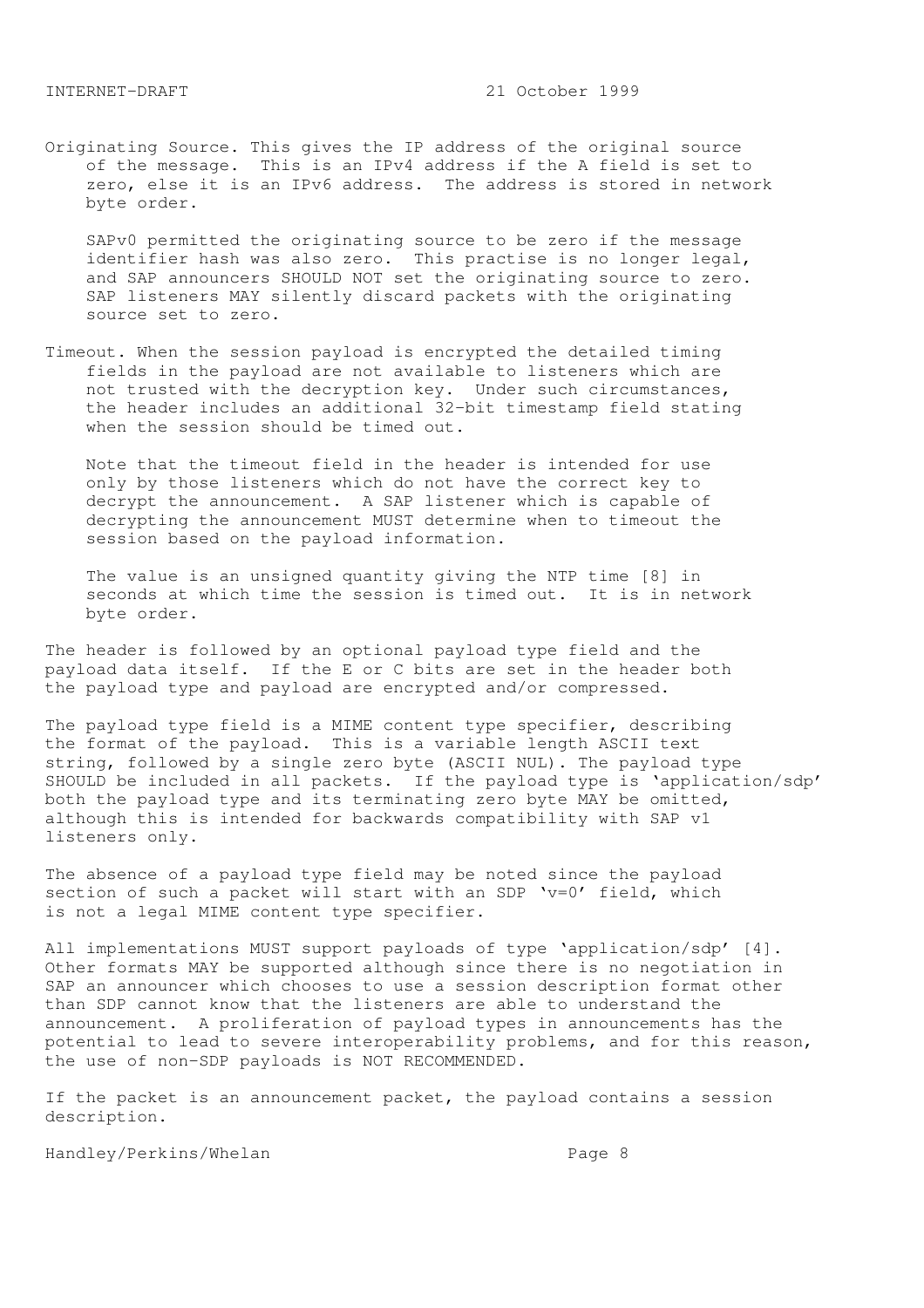If the packet is a session deletion packet, the payload contains a session deletion message. If the payload format is 'application/sdp' the deletion message is a single SDP line consisting of the origin field of the announcement to be deleted.

It is desirable for the payload to be sufficiently small that SAP packets do not get fragmented by the underlying network. Fragmentation has a loss multiplier effect, which is known to significantly affect the reliability of announcements. It is RECOMMENDED that SAP packets are smaller than 1kByte in length, although if it is known that announcements will use a network with a smaller MTU than this, then that SHOULD be used as the maximum recommended packet size.

7 Encrypted Announcements

An announcement is received by all listeners in the scope to which it is sent. If an announcement is encrypted, and many of the receivers do not have the encryption key, there is a considerable waste of bandwidth since those receivers cannot use the announcement they have received. For this reason, the use of encrypted SAP announcements is NOT RECOMMENDED on the global scope SAP group or on administrative scope groups which may have many receivers which cannot decrypt those announcements.

The opinion of the authors is that encrypted SAP is useful in special cases only, and that the vast majority of scenarios where encrypted SAP has been proposed may be better served by distributing session details using another mechanism. There are, however, certain scenarios where encrypted announcements may be useful. For this reason, the encryption bit is included in the SAP header to allow experimentation with encrypted announcements.

This memo does not specify details of the encryption algorithm to be used or the means by which keys are generated and distributed. An additional specification should define these, if it is desired to use encrypted SAP.

Note that if an encrypted announcement is being announced via a proxy, then there may be no way for the proxy to discover that the announcement has been superseded, and so it may continue to relay the old announcement in addition to the new announcement. SAP provides no mechanism to chain modified encrypted announcements, so it is advisable to announce the unmodified session as deleted for a short time after the modification has occurred. This does not guarantee that all proxies have deleted the session, and so receivers of encrypted sessions should be prepared to discard old versions of session announcements that they may receive. In most cases however, the only stateful proxy will be local to (and known to) the sender, and an additional (local-area) protocol involving a handshake for such session modifications can be used to avoid this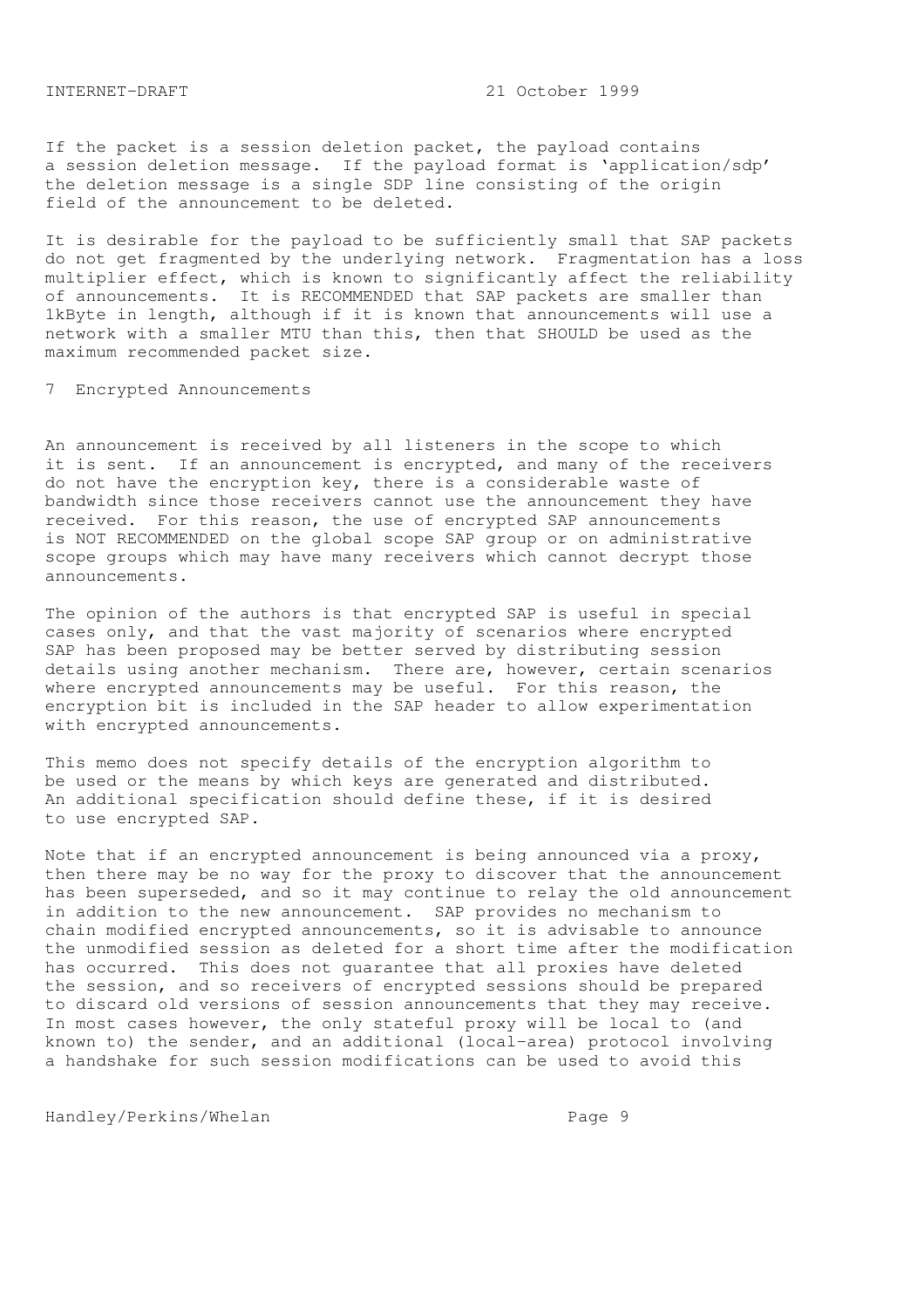#### problem.

Session announcements that are encrypted with a symmetric algorithm may allow a degree of privacy in the announcement of a session, but it should be recognised that a user in possession of such a key can pass it on to other users who should not be in possession of such a key. Thus announcements to such a group of key holders cannot be assumed to have come from an authorised key holder unless there is an appropriate authentication header signed by an authorised key holder. In addition the recipients of such encrypted announcements cannot be assumed to only be authorised key holders. Such encrypted announcements do not provide any real security unless all of the authorised key holders are trusted to maintain security of such session directory keys. This property is shared by the multicast session tools themselves, where it is possible for an un-trustworthy member of the session to pass on encryption keys to un-authorised users. However it is likely that keys used for the session tools will be more short lived than those used for session directories. Similar considerations should apply when session announcements are encrypted with an assymetric algorithm, but then it is possible to restrict the possessor(s) of the private key, so that announcements to a key-holder group can not be made, even if one of the untrusted members of the group proves to be un-trustworthy.

8 Authenticated Announcements

The authentication header can be used for two purposes:

- o Verification that changes to a session description or deletion of a session are permitted.
- o Authentication of the identity of the session creator.

In some circumstances only verification is possible because a certificate signed by a mutually trusted person or authority is not available. However, under such circumstances, the session originator may still be authenticated to be the same as the session originator of previous sessions claiming to be from the same person. This may or may not be sufficient depending on the purpose of the session and the people involved.

Clearly the key used for the authentication should not be trusted to belong to the session originator unless it has been separately authenticated by some other means, such as being certified by a trusted third party. Such certificates are not normally included in an SAP header because they take more space than can normally be afforded in an SAP packet, and such verification must therefore take place by some other mechanism. However, as certified public keys are normally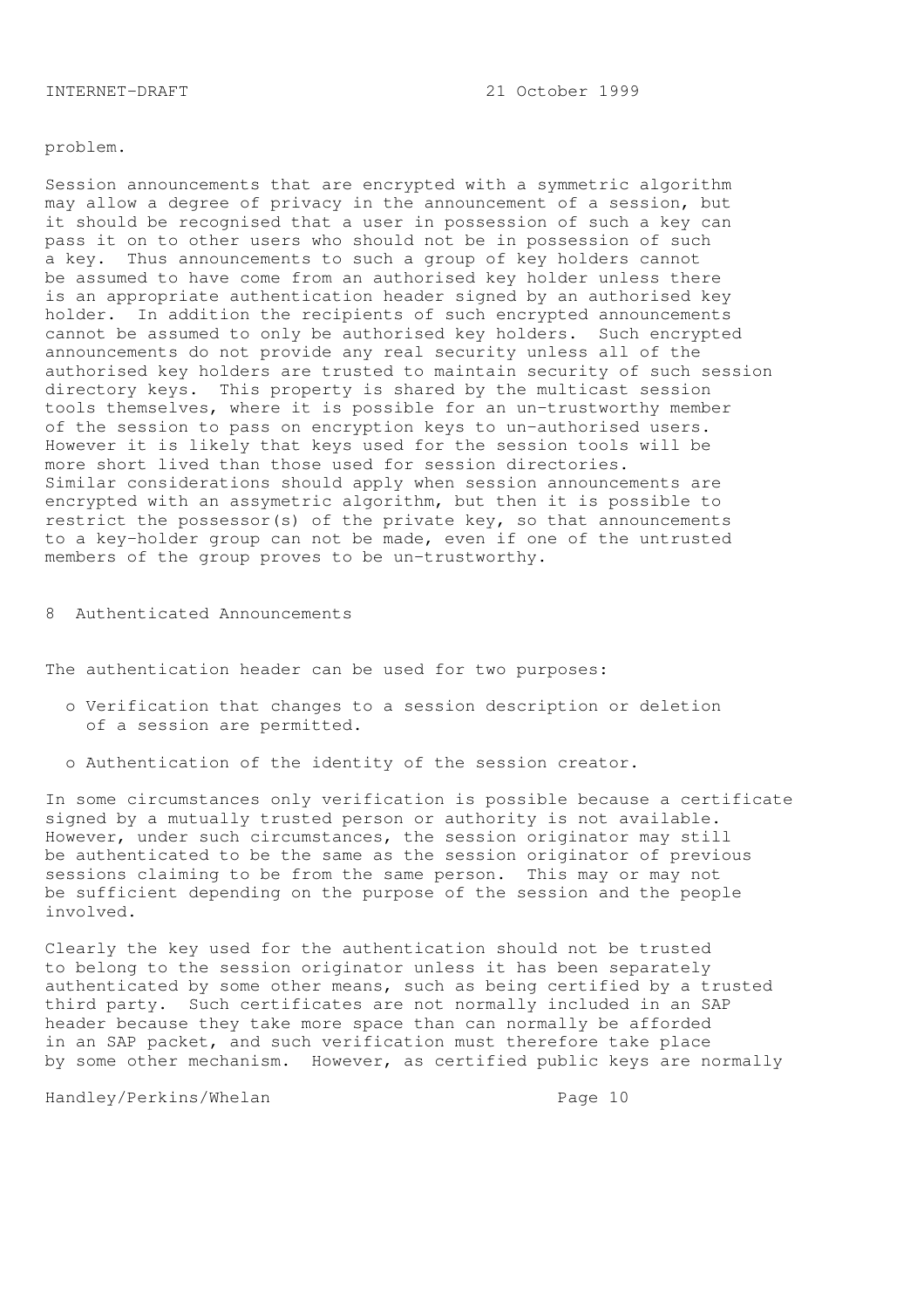1 2 3 0 1 2 3 4 5 6 7 8 9 0 1 2 3 4 5 6 7 8 9 0 1 2 3 4 5 6 7 8 9 0 1 +-+-+-+-+-+-+-+-+-+-+-+-+-+-+-+-+-+-+-+-+-+-+-+-+-+-+-+-+-+-+-+-+ | V=1 |P| Auth | | +-+-+-+-+-+-+-+-+ | Format specific authentication subheader | : .................. : +-+-+-+-+-+-+-+-+-+-+-+-+-+-+-+-+-+-+-+-+-+-+-+-+-+-+-+-+-+-+-+-+

Figure 2: Format of the authentication data in the SAP header

locally cached, authentication of a particular key only has to take place once, rather than every time the session directory retransmits the announcement.

SAP is not tied to any single authentication mechanism. Authentication data in the header is self-describing, but the precise format depends on the authentication mechanism in use. The generic format of the authentication data is given in figure 2. The structure of the format specific authentication subheader, using both the PGP and the CMS formats, is discussed in sections 8.1 and 8.2 respectively.

- Version Number, V: The version number of the authentication format specified by this memo is 1.
- Padding Bit, P: If necessary the authentication data is padded to be a multiple of 32 bits and the padding bit is set. In this case the last byte of the authentication data contains the number of padding bytes (including the last byte) that must be discarded.
- Authentication Type, Auth: The authentication type is a 4 bit encoded field that denotes the authentication infrastructure the sender expects the recipients to use to check the authenticity and integrity of the information. This defines the format of the authentication subheader and can take the values:  $0 = PGP$  format,  $1 = CMS$ format. All other values are undefined and SHOULD be ignored.

If a SAP packet is to be compressed or encrypted, this MUST be done before the authentication is added.

The digital signature in the authentication data MUST be calculated over the entire packet, including the header. The authentication length MUST be set to zero and the authentication data excluded when calculating the digitial signature.

8.1 PGP Authentication

Implementations which support authentication MUST support this format.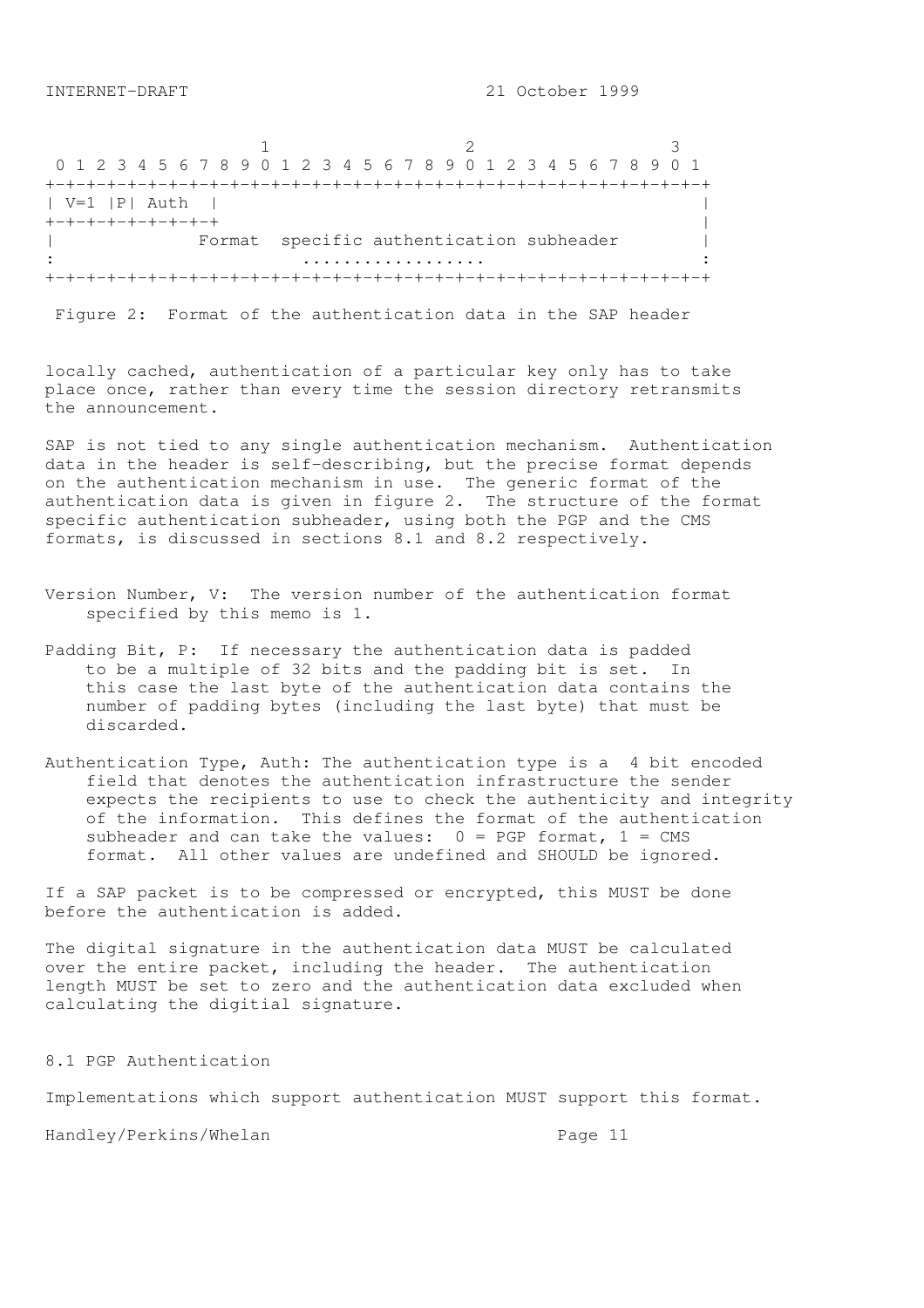A full description of the PGP protocol can be found in [2]. When using PGP for SAP authentication the basic format specific authentication subheader comprises a digital signature packet as described in [2]. The signature type MUST be 0x01 which means the signature is that of a canonical text document.

## 8.2 CMS Authentication

Support for this format is OPTIONAL.

A full description of the Cryptographic Message Syntax can be found in [6]. The format specific authentication subheader will, in the CMS case, have an ASN.1 ContentInfo type with the ContentType being signedData.

Use is made of the option available in PKCS#7 to leave the content itself blank as the content which is signed is already present in the packet. Inclusion of it within the SignedData type would duplicate this data and increase the packet length unnecessarily. In addition this allows recipients with either no interest in the authentication, or with no mechanism for checking it, to more easily skip the authentication information.

There SHOULD be only one signerInfo and related fields corresponding to the originator of the SAP announcement. The signingTime SHOUD be present as a signedAttribute. However, due to the strict size limitations on the size of SAP packets, certificates and CRLs SHOULD NOT be included in the signedData structure. It is expected that users of the protocol will have other methods for certificate and CRL distribution.

# 9 Scalability and caching

SAP is intended to announce the existence of long-lived wide-area multicast sessions. It is not an especially timely protocol: sessions are announced by periodic multicast with a repeat rate on the order of tens of minutes, and no enhanced reliability over UDP. This leads to a long startup delay before a complete set of announcements is heard by a listener. This delay is clearly undesirable for interactive browsing of announced sessions.

In order to reduce the delays inherent in SAP, it is recommended that proxy caches are deployed. A SAP proxy cache is expected to listen to all SAP groups in its scope, and to maintain an up-to-date list of all announced sessions along with the time each announcement was last received. When a new SAP listeners starts, it should contact its local proxy to download this information, which is then sufficient for it to process future announcements directly, as if it has been continually listening.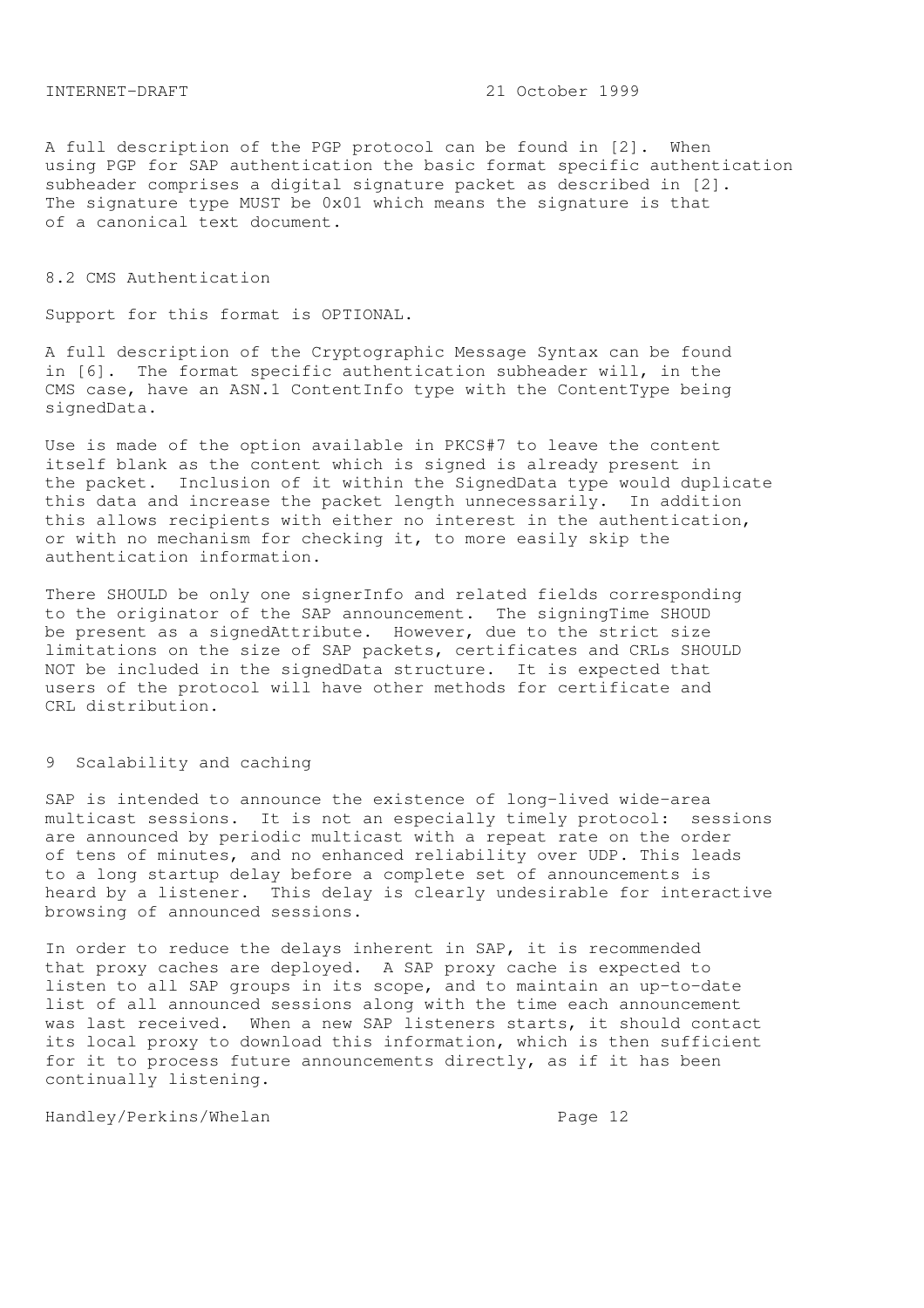The protocol by which a SAP listener contacts its local proxy cache is not specified here.

#### 10 Security Considerations

SAP contains mechanisms for ensuring integrity of session announcements, for authenticating the origin of an announcement and for encrypting such announcements (sections 7 and 8). These mechanisms have not yet been subject to suitable peer-review, and this memo should not be considered authoritative in this area at this time.

As stated in section 5, if a session modification announcement is received that contains a valid authentication header, but which is not signed by the original creator of the session, then the session must be treated as a new session in addition to the original session with the same SDP origin information unless the originator of one of the session descriptions can be authenticated using a certificate signed by a trusted third party. If this were not done, there would be a possible denial of service attack whereby a party listens for new announcements, strips off the original authentication header, modifies the session description, adds a new authentication header and re-announces the session. If a rule was imposed that such spoof announcements were ignored, then if packet loss or late starting of a session directory instance caused the original announcement to fail to arrive at a site, but the spoof announcement did so, this would then prevent the original announcement from being accepted at that site.

A similar denial-of-service attack is possible if a session announcement receiver relies completely on the originating source and hash fields to indicate change, and fails to parse the remainder of announcements for which it has seen the origin/hash combination before. A denial of service attack is possible from a malicious site close to a legitimate site which is making a session announcement. This can happen if the malicious site floods the legitimate site with huge numbers of (illegal) low TTL announcements describing high TTL sessions. This may reduce the session announcement rate of the legitimate announcement to below a tenth of the rate expected at remote sites and therefore cause the session to time out. Such an attack is likely to be easily detectable, and we do not provide any mechanism here to prevent it.

A Summary of differences between SAPv0 and SAPv1

For this purpose SAPv0 is defined as the protocol in use by version 2.2 of the session directory tool, sdr. SAPv1 is the protocol described in the 19 November 1996 version of this memo (draft-ietf-mmusic-sap-00.txt).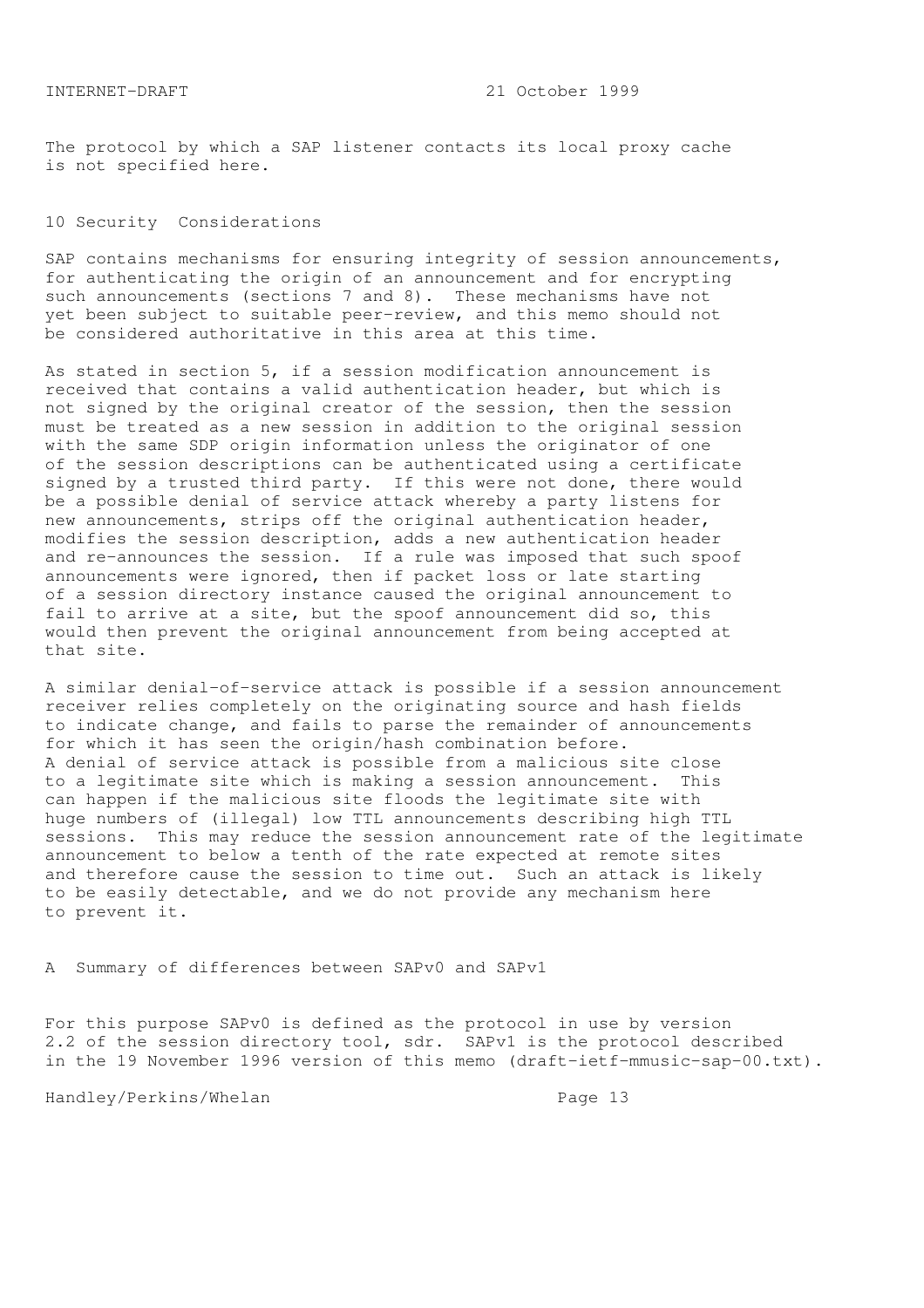The packet headers of SAP messages are the same in V0 and V1 in that a V1 tool can parse a V0 announcement header but not vice-versa.

In SAPv0, the fields have the following values:

o Version Number: 0

o Message Type: 0 (Announcement)

o Authentication Type: 0 (No Authentication)

o Encryption Bit: 0 (No Encryption)

o Compression Bit: 0 (No compression)

o Message Id Hash: 0 (No Hash Specified)

 o Originating Source: 0 (No source specified, announcement has not been relayed)

B Summary of differences between SAPv1 and SAPv2

The packet headers of SAP messages are the same in V1 and V2 in that a V2 tool can parse a V1 announcement header but not necessarily vice-versa.

- o The A bit has been added to the SAP header, replacing one of the bits of the SAPv1 message type field. If set to zero the announcement is of an IPv4 session, and the packet is backwards compatible with SAPv1. If set to one the announcement is of an IPv6 session, and SAPv1 clients (which do not support IPv6) will see this as an illegal message type (MT) field.
- o The second bit of the message type field in SAPv1 has been replaced by a reserved, must-be-zero, bit. This bit was unused in SAPv1, so this change just codifies existing usage.
- o SAPv1 specified encryption of the payload. SAPv2 includes the E bit in the SAP header to indicate that the payload is encrypted, but does not specify any details of the encryption.
- o SAPv1 allowed the message identifier hash and originating source fields to be set to zero, for backwards compatibility. This is no longer legal.
- o SAPv1 specified gzip compression. SAPv2 uses zlib (the only known implementation of SAP compression used zlib, and gzip compression was a mistake).
- o SAPv2 provides a more complete specification for authentication.
- o SAPv2 allows for non-SDP payloads to be transported. SAPv1 required that the payload was SDP.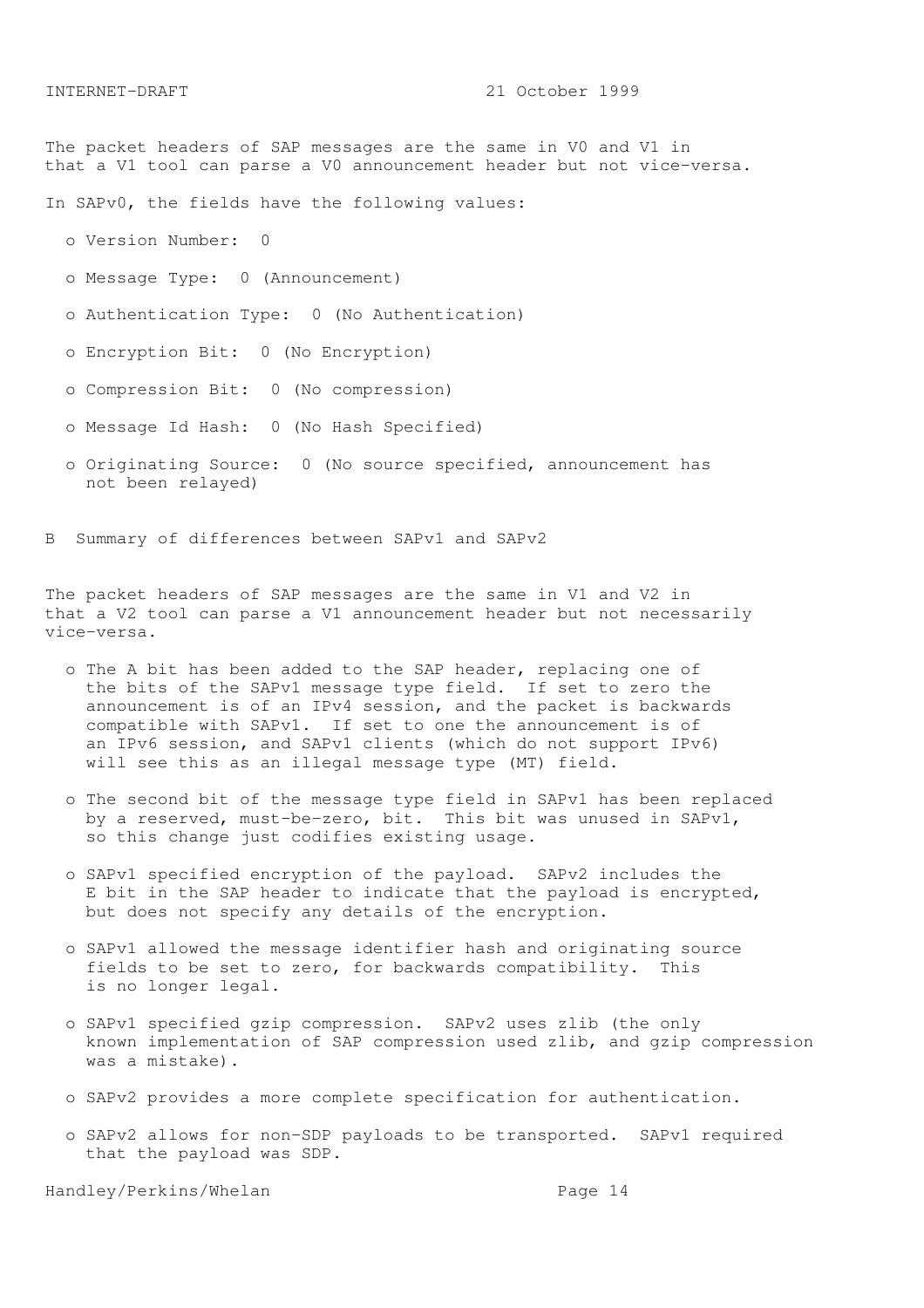C Acknowledgments

SAP and SDP were originally based on the protocol used by the sd session directory from Van Jacobson at LBNL. Version 1 of SAP was designed by Mark Handley as part of the European Commission MICE (Esprit 7602) and MERCI (Telematics 1007) projects. Version 2 includes authentication features developed by Edmund Whelan, Goli Montasser-Kohsari and Peter Kirstein as part of the European Commission ICE-TEL project (Telematics 1005), and support for IPv6 developed by Maryann P. Maher and Colin Perkins.

D Authors' Addresses

Mark Handley <mjh@aciri.org> AT&T Center for Internet Research at ICSI, International Computer Science Institute, 1947 Center Street, Suite 600, Berkeley, CA 94704, USA

Colin Perkins <c.perkins@cs.ucl.ac.uk> Department of Computer Science, University College London, Gower Street, London, WC1E 6BT, UK

Edmund Whelan <e.whelan@cs.ucl.ac.uk> Department of Computer Science, University College London, Gower Street, London, WC1E 6BT, UK

## References

- [1] S. Bradner. Key words for use in RFCs to indicate requirement levels, March 1997. RFC2119.
- [2] J. Callas, L. Donnerhacke, H. Finney, and R. Thayer. OpenPGP message format, November 1998. RFC2440.
- [3] P. Deutsch and J.-L. Gailly. Zlib compressed data format specification version 3.3, May 1996. RFC1950.
- [4] M. Handley and V. Jacobson. SDP: Session Description Protocol, April 1998. RFC2327.
- [5] M. Handley, D. Thaler, and R. Kermode. Multicast-scope zone announcement protocol (MZAP), February 1999. Work in progress.